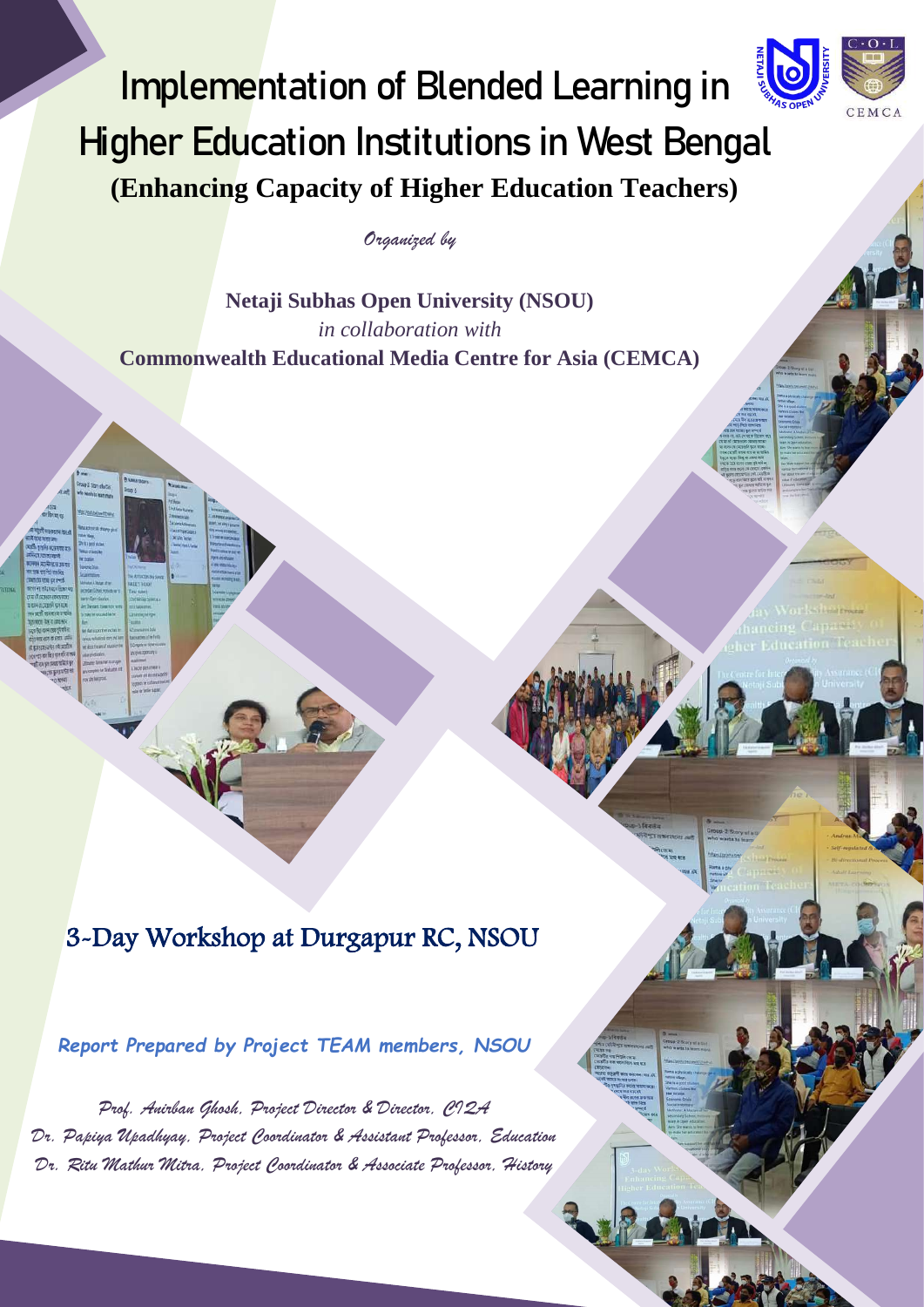#### **Workshop File:**

- $\overline{\phantom{1}}$  Date & Time: 17-19 December 2021, 10 AM-5 PM
- Venue: Seminar Hall, Regional Centre, Durgapur
- $\overline{\text{4}}$  Participants-Around 51 teachers (Male-41 Female-10) and academicians from HEIs of West Bengal

**Backdrop**: The coronavirus (COVID-19) pandemic caused not only unprecedented disruption in the provision of education and training but also affect the children, teachers, parents, families, institutions and entire process of teaching learning. The teachers of all levels had to face the challenges of shifting from traditional classroom teaching to online teaching on digital platform. But these challenges have also highlighted that the promising future of learning and the accelerated changes in modes of delivery for quality education. The pandemic has shown us the power of digital platform in every sector including education sector. The increasing use of technology/ digital tool in education is reshaping/ restructuring the entire teaching-learning process. But the availability of technological tool as well as a proper training of teachers is also a big challenge. In a country like ours where the internet connectivity, technological tool and training are the major issues for exclusive online education system. So, depending on the situation, the 'blended learning' may be appropriate for effective learning and teaching. Blended learning is not a mere mix of online and face-toface mode, but it refers to a well-planned combination of meaningful activities in both the modes. In this context nurturing 5 E's, (Engaging, Equalizing, Enriching, Enabling and Empowering) in the teachers to better equip with emerging technologies in their transaction of classes and creating, designing, developing the online courses for better learning, better employment, better livelihood, better citizen and for better and effective teaching learning processes.

In this backdrop**,** the first workshop was conducted at Durgapur RC where the college/ University teachers from Purba Bardhaman, Paschim Bardhaman, Bankura, Purulia districts of WB were invited to attend the workshop. 51 (Male--41, Female-10) teachers attended the workshop and actively participated in the programme.

#### **DAY 1 (17.12.2021) Inaugural Ceremony:**

**Welcome Address** was delivered by Shri. Prosenjit Bhattacharya, Deputy Director, Durgapur RC, NSOU. He warmly welcomed the guests and all academicians present for the 3-day workshop for 'Enhancing Capacity of Higher Education Teachers'.

**Address by Project Director**-Professor Anirban Ghosh, Director, Centre for Internal Quality Assurance, NSOU deliberated on the ICT initiatives of the University as one of its missions to 'Reached the Unreached'. He pointed out that even in the helm of the pandemic, the teaching-learning milieu of NSOU did not get disrupted owing to various ICT support provided to learners. Prof. Ghosh also reinstated that empowering teacher will ensure compounded and multiplier effect on the teaching-learning context of an academia at large.

**Key Note Address** was delivered by Professor Anupam Basu, Director, National Institute of Technology, Durgapur. Prof. Basu stressed upon the pros and cons of ICT and its bearing on Indian Education scenario. His address was crisp lauded with socio-psychological aspects of learners and intervening factors responsible for blended learning. He spoke on cognitive load and multiple means of representation

**The Presidential Address** was delivered by C. A. Kishore Sengupta, Registrar, NSOU. He spoke on origin, developments, initiatives, achievements and accomplishments of the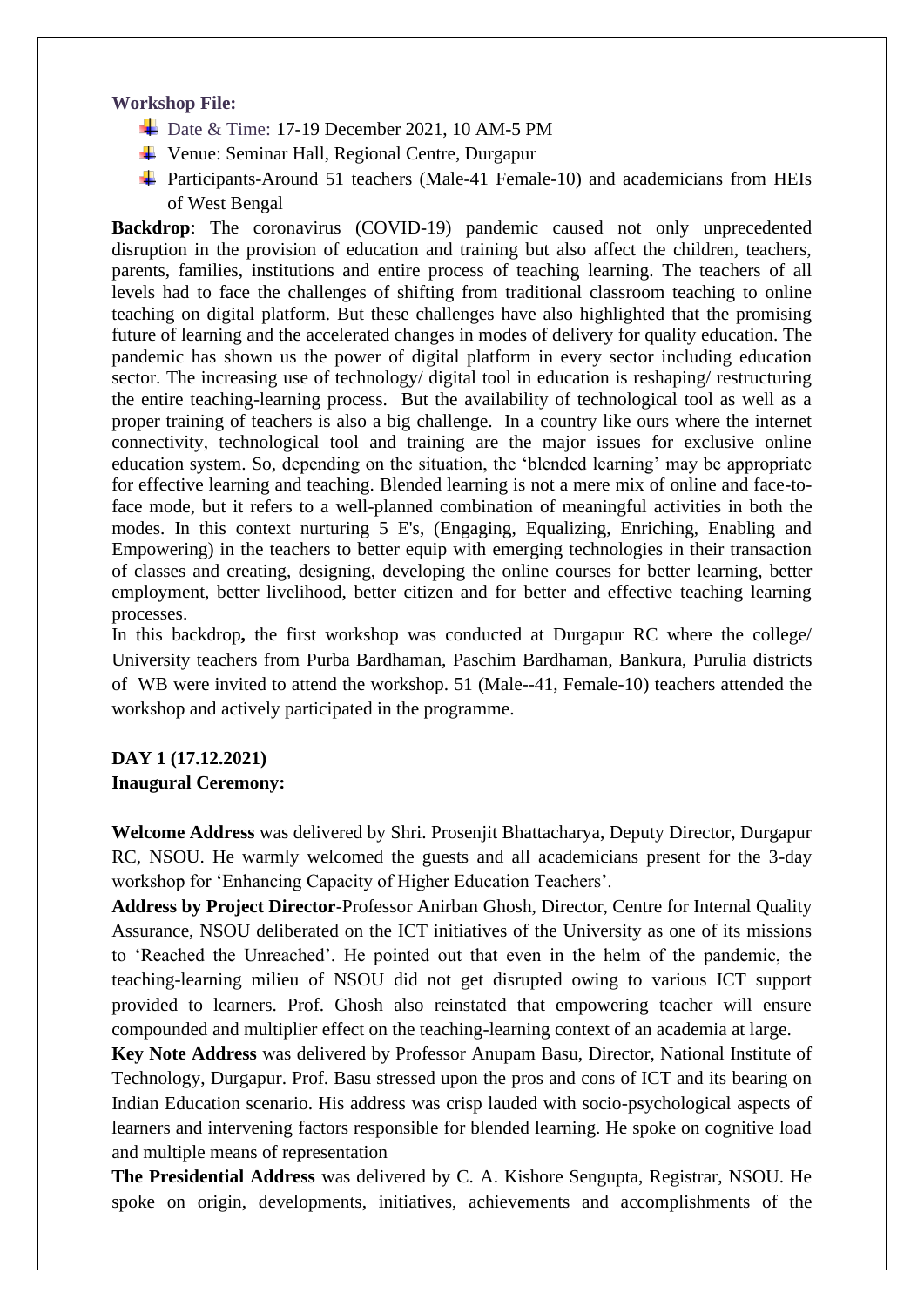University over the years. He also highlighted that NSOU is the first State Open University in India to be awarded 'A' grade by NAAC in the Silver Jubilee Year of its foundation.

Vote of Thanks to one and all was proposed by Dr. Ritu Mathur Mitra, Associate Professor & Head, Dept of History, NSOU and Project Coordinator.

Dr. Papiya Upadhyay, Project Coordinator and Assistant Professor, School of Education, NSOU compered the inaugural event.



**Technical Session** commenced with a short presentation by the Project Director, Prof. Anirban Ghosh on 'Introduction to Blended learning". A sequence of sessions as scheduled were very effectively carried out in succession along the 3 dedicated days of the workshop.

*Session 1*: Ice-breakers and Orientation to "Edu-tainment" as a Pedagogical Tool in Blended Learning-The resource persons, Mr. Purandar Sengupta and Dr. Shounak Ray elicited and facilitated the ice-breaking session. The participants were oriented to a new concept called Edu-tainment.

*Session 2*: Effective Learning Models in Higher Education-The session was remarkably engaging as the participants were introduced to different learning models. These effective models were discussed through various activities. Supplementary learning materials were also shared among the participants for further discourse.

*Session 3*: Introduction to ICT Tools & its Relevance in Higher Education- In this session, the participants were introduced to various ICT tools like Padlet, Free-mind etc. The resource persons selected these ICT tools because these have relevance in higher education teachinglearning. The participants were very much involved in doing hands-on activities through these tools. Many examples were facilitated by the resource persons to augment the exercise. A collaborative atmosphere was established during this session.

*Session 4*: Activity and Hands-on Session-This session progressed with activities like Roleplay on success stories. It was enacted by dividing the participants into 5 groups. Each group was represented by a Team leader. The resource persons purported such motivational success stories if documented properly can prove to be a great method for the empowerment of students in a blended learning environment.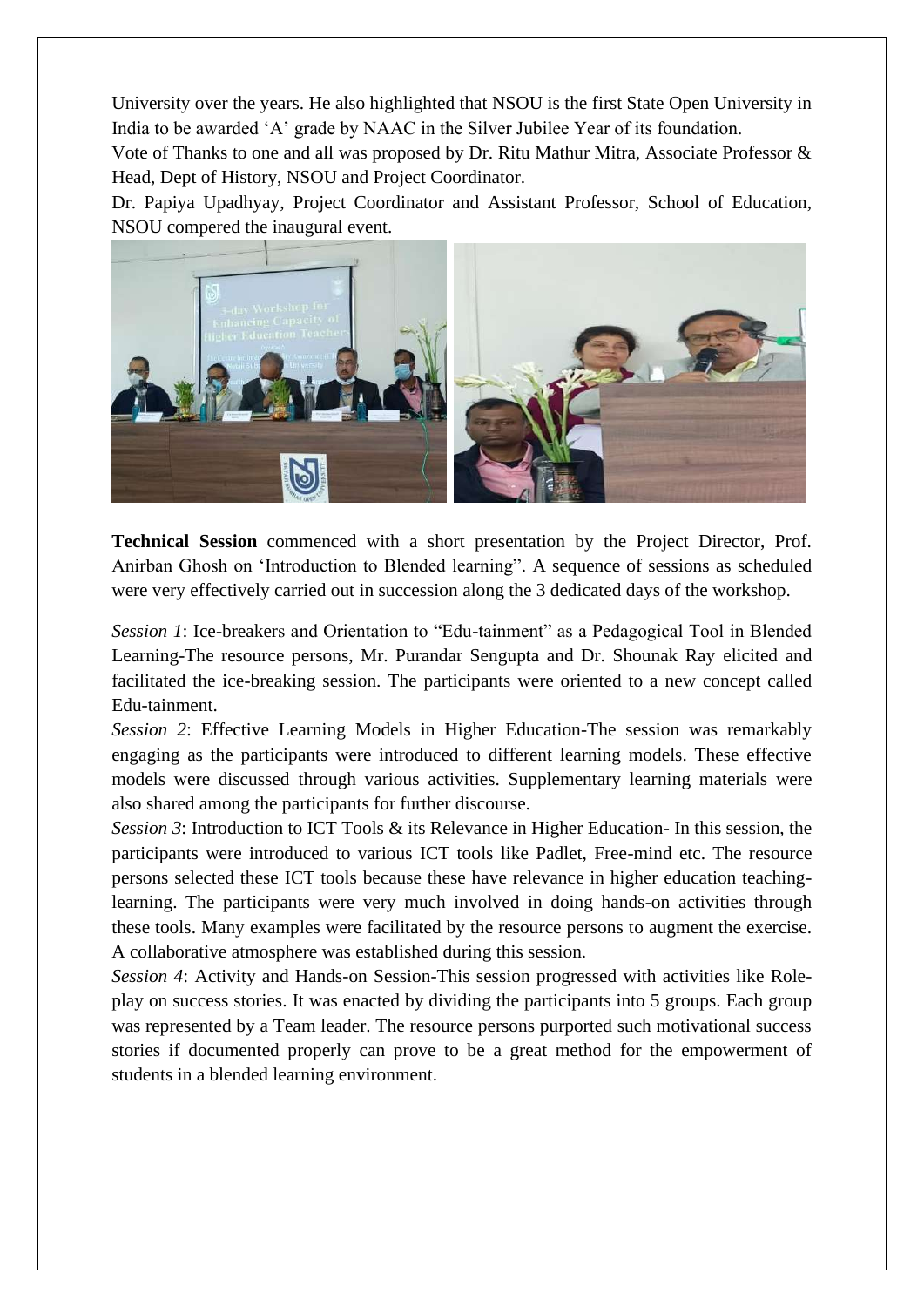

#### **DAY 2 (18.12.2021)**

*Session 5*: Cognitive Behavioural Interventions & its applications in Higher Education- This session was based on levels of technology integration. Mr. Purandar Sengupta and Dr. Shounak Ray diligently characterised the different levels of technology integration levels, like entry, adoption, adaptation, infusion and transformation to facilitate the participants in understanding the applications and interventions.

*Session 6*: Use of ICT Tools for creating mind-maps; creating quizzes; gamifying the classroom -The resource persons delineated the use and technical know-hows of the mindmapping through ICT tool, like Padlet Gamification, Google forms etc. The participants were also elaborated on the feasibility and contextuality of these.

*Session 7*: Activity Sessions-Extensive group discussions were encouraged to boost the spirit of this session. The resource persons also vouched for creative and analytical exercises and problem-solving games during this session. The participants were engrossed in performing the assigned tasks within the time frame.

*Session 8*: Activity Sessions (Continued); Administering Presentation Topic for Discussion on Final Day (to be prepared by different participant groups)- The participants had focus group discussion on final presentation topic to be delivered on the third day.

#### **DAY 3 (19.12.2021)**

*Session 9*: Group Presentations were made by each of the five groups by the respective group leaders.

*Session 10*: This session was marked by Discussion on Program Output. This involved all the participants and the members of the project team-Resource persons, Project Coordinators and Project Directors. The Q &A session was very sincerely dealt by the resource person with a tinge of expertise and also induced reflective thinking among the participants.

**Wrapping Up**-The sessions were closed with much more aspiration and result oriented hopes in own terms of context, content and process-the beauty of higher education.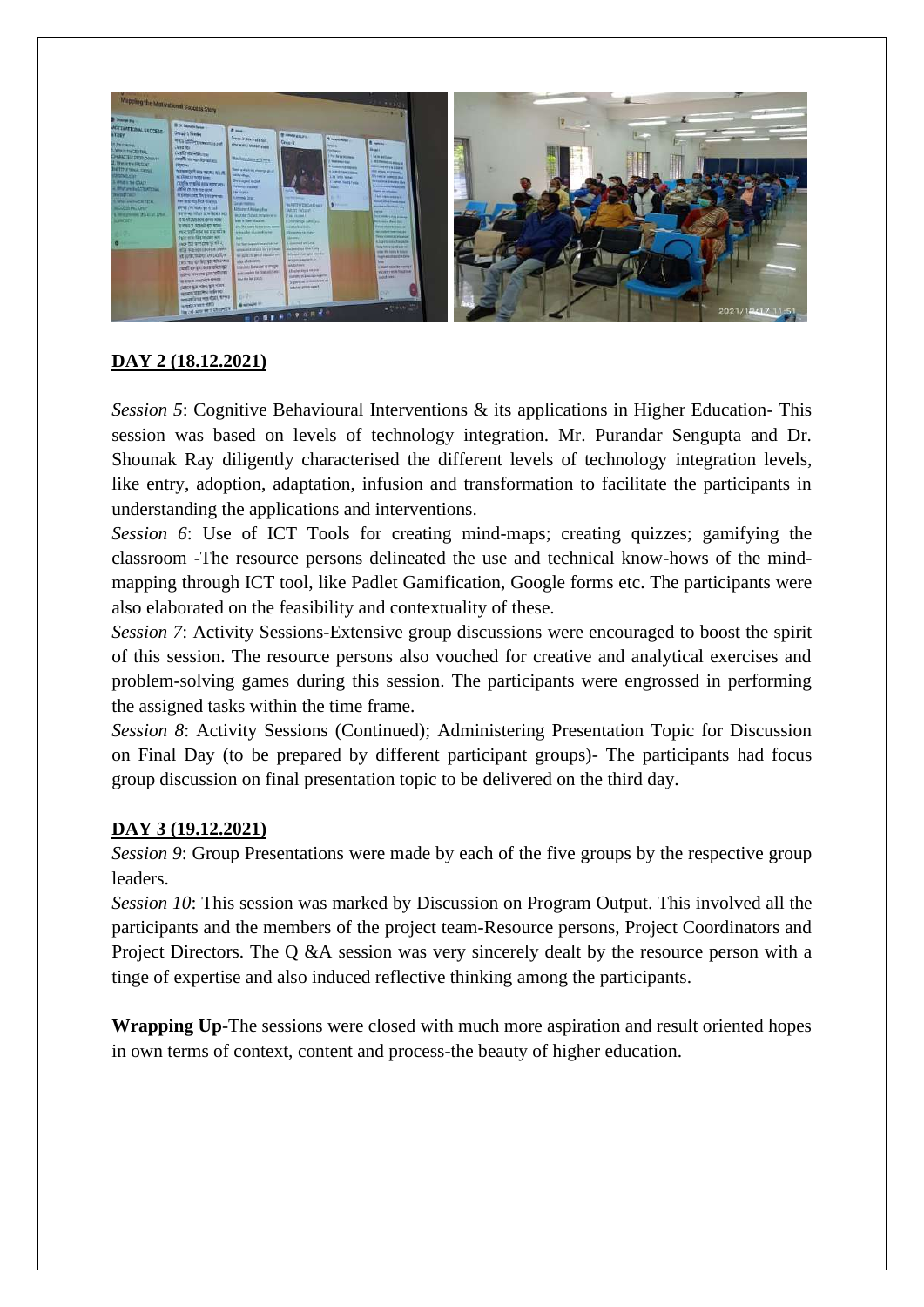

**Valedictory session:** The workshop ended with the valedictory session where the participants shared their views and experiences on the workshop. The project Director and Facilitators also expressed their happiness to organize this workshop. The certificates were handed over to the participants by the project team members. The 3-day workshop was organised and conducted keeping in view and strict adherence to the Covid-19 protocol and health advisory guidelines within the campus.

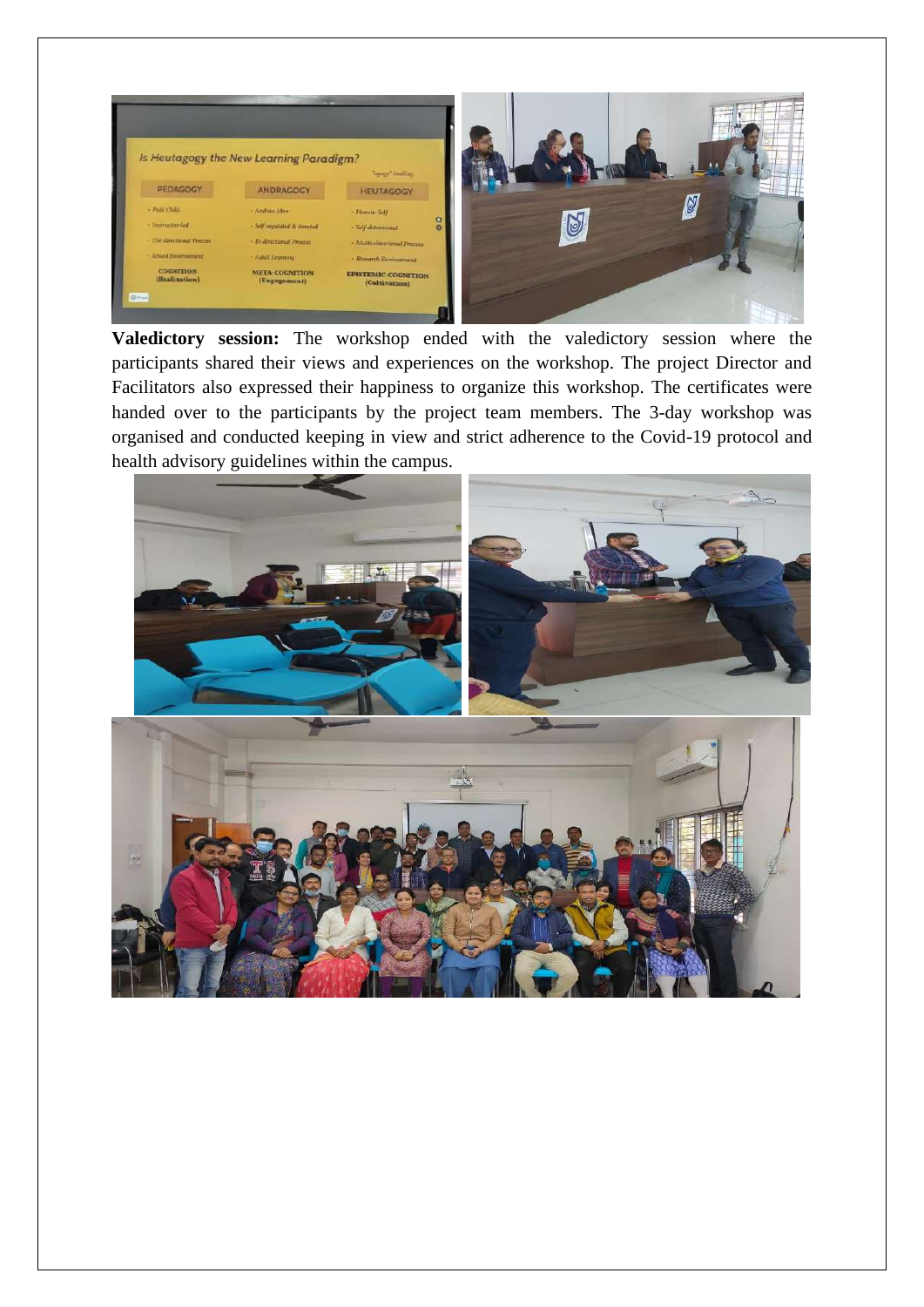



# **Implementation of Blended Learning in Higher Education Institutions in West Bengal**

## **(Enhancing Capacity of Higher Education Teachers)**

Organized by **Netaji Subhas Open University (NSOU)**

in collaboration with

## **Commonwealth Educational Media Centre for Asia (CEMCA)**

#### **Date: 17-19 December 2021**

#### **Venue: NSOU Regional Centre Durgapur.**

#### **Objectives:**

- To improve the knowledge and skills of teachers/academics in higher education to develop and offer Online/Blended Course.
- To enable the staff/faculty members to the process of planning, designing, developing and delivering online courses.
- To adopt appropriate ICT tools and learning platforms as an adjunct to face-to-face teaching and to teach in a full online or distance learning context.
- To find out the prospects and challenges of providing online/blended learning in the context of Higher Education Institutions in West Bengal.

### **Methodology:**

The workshop will be conducted in face-to-face within the mandate of COVID 19 Protocol. The trainers will follow the following activities during the training:

- ➢ Focused Group Discussion
- ➢ Role Play
- ➢ Story Telling
- $\triangleright$  Creative & Analytical Exercises
- ➢ Problem Solving Games
- ➢ Introspection
- $\triangleright$  Probing & eliciting pent up potential
- ➢ Fish Bowl Exercise
- $\triangleright$  Six Thinking Hats

#### **Learning Inputs:**

| <b>ICT Tools &amp; Software</b> | <b>Effective Learning Models</b>      | <b>Cognitive-Behavioural</b>      |  |
|---------------------------------|---------------------------------------|-----------------------------------|--|
|                                 |                                       | <b>Interventions</b>              |  |
| <b>PADLET</b>                   | Successive Approximation              | Design Thinking<br>÷              |  |
| <b>POPPLET</b>                  | Model                                 | Mind Mapping<br>÷                 |  |
| <b>FREE MIND</b>                | Individualized Instruction            | <b>Affinity Diagram</b>           |  |
| <b>KIALO EDU</b>                | Model                                 | Venn Diagram                      |  |
| <b>MENTIMETER</b>               | <b>Problem Based Learning</b>         | <b>Outcome Mapping</b>            |  |
| <b>QUIZZIZ</b>                  | Model                                 | Force Field analysis<br>÷         |  |
| <b>BOOK CREATOR</b>             | Discovery Learning Model<br>$\bullet$ | <b>Identification of Critical</b> |  |
| <b>VIRTUAL ESCAPE -</b>         | <b>Action Learning Model</b>          | <b>Success Factors in</b>         |  |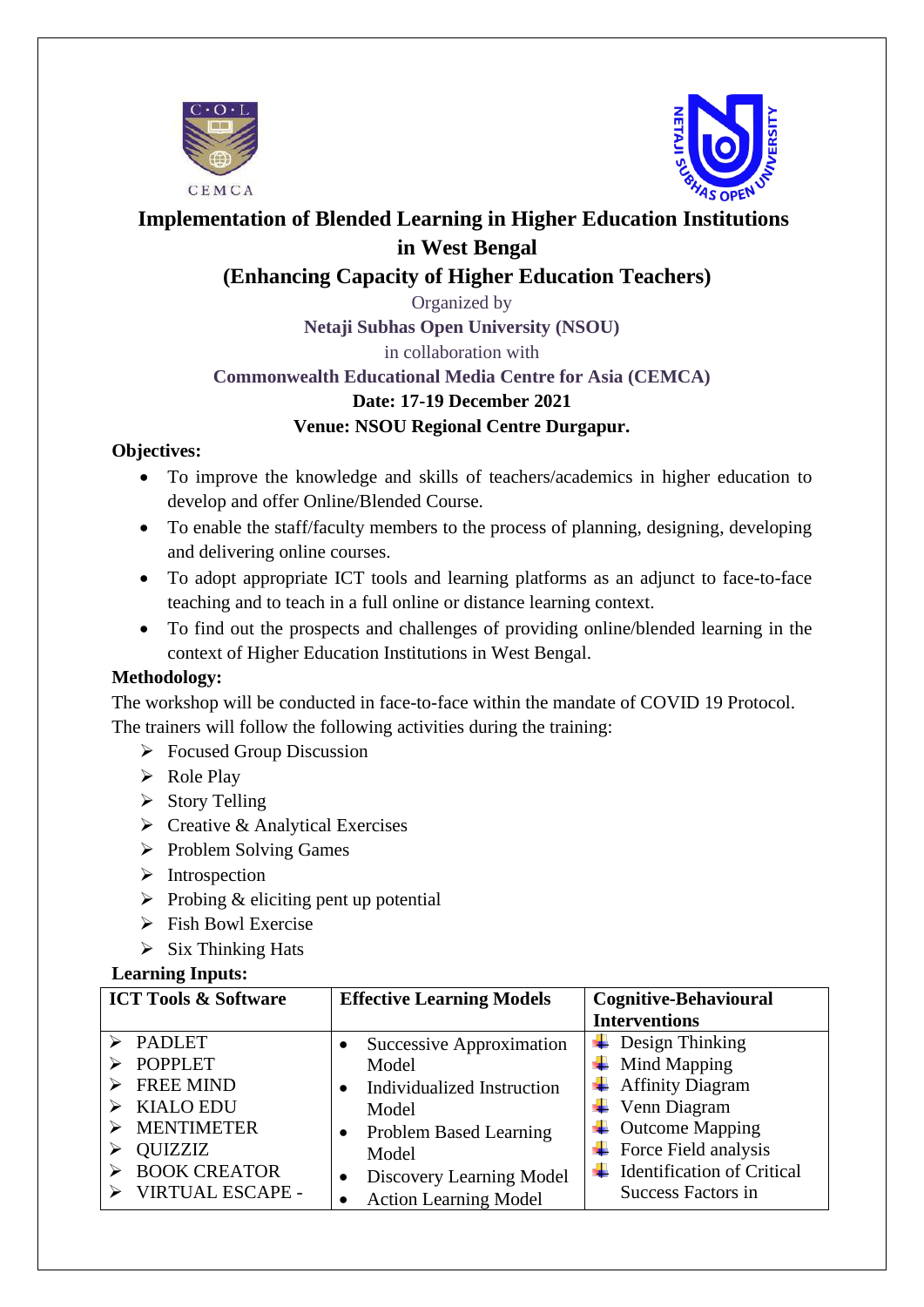## **Programme Schedule**

### **DAY 1 (17.12.2021)**

| <b>Time</b>                                                                                                    | <b>Activities/Sessions</b>                                                                             |  |  |  |  |
|----------------------------------------------------------------------------------------------------------------|--------------------------------------------------------------------------------------------------------|--|--|--|--|
| 9.30AM-10.00AM                                                                                                 | <b>Registration</b>                                                                                    |  |  |  |  |
| 10.05AM-10:45 AM: Inaugural Ceremony                                                                           |                                                                                                        |  |  |  |  |
| 10.05 AM                                                                                                       | Welcome Address by Shri. Prosenjit Bhattacharya, Deputy<br>Director, Durgapur RC, NSOU                 |  |  |  |  |
| 10.10 AM                                                                                                       | Address by Professor Anirban Ghosh, Director, Centre for Internal<br>Quality Assurance, NSOU           |  |  |  |  |
| Key Note Address by Professor Anupam Basu, Director, National<br>10.20 AM<br>Institute of Technology, Durgapur |                                                                                                        |  |  |  |  |
| 10:35 AM                                                                                                       | Presidential Address by C. A. Kishore Sengupta, Registrar, NSOU                                        |  |  |  |  |
| 10:40 AM                                                                                                       | Vote of Thanks: Dr. Ritu Mathur Mitra, Associate Professor &<br>Head, Dept of History, NSOU            |  |  |  |  |
|                                                                                                                | Compere: Dr. Papiya Upadhyay, Assistant Professor, School of Education, NSOU                           |  |  |  |  |
| 10:50AM-11.05AM                                                                                                | <b>Tea Break</b>                                                                                       |  |  |  |  |
| 11.15AM-11.45AM                                                                                                | An introduction on Blended Learning by Project Director                                                |  |  |  |  |
| 11.45AM-12.15PM                                                                                                | Session 1: Ice-breakers and Orientation to "Edu-tainment" as a<br>Pedagogical Tool in Blended Learning |  |  |  |  |
| 12.15PM-1.30PM                                                                                                 | Session 2: Effective Learning Models in Higher Education                                               |  |  |  |  |
| 1.30PM-2.00PM                                                                                                  | Lunch                                                                                                  |  |  |  |  |
| 2.00PM-3.30PM                                                                                                  | <b>Session 3:</b> Introduction to ICT Tools & its Relevance in Higher<br>Education                     |  |  |  |  |
| 3.30PM-3.45PM                                                                                                  | <b>Tea Break</b>                                                                                       |  |  |  |  |
| 3.45PM-5.00PM                                                                                                  | <b>Session 4:</b> Activity and Hands-on Sessions                                                       |  |  |  |  |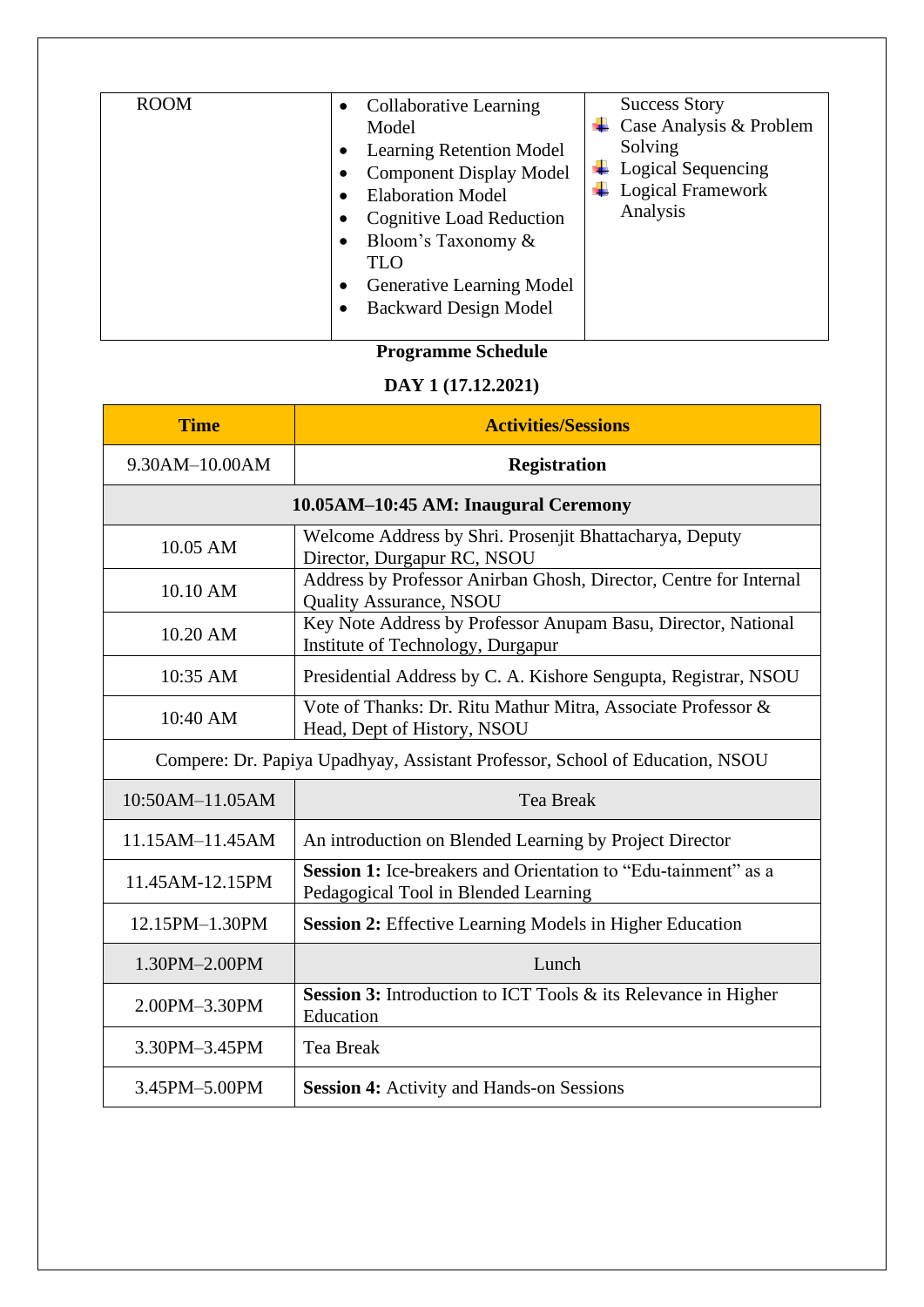## **DAY 2 (18.12.2021)**

| <b>Time</b>          | <b>Activities/Sessions</b>                                                                                                                                           |
|----------------------|----------------------------------------------------------------------------------------------------------------------------------------------------------------------|
| 10.00AM-11.30AM      | <b>Session 5:</b> Cognitive Behavioural Interventions $\&$ its Applications<br>in Higher Education                                                                   |
| 11.30AM-11.45AM      | <b>Tea Break</b>                                                                                                                                                     |
| 11.45AM-1.30PM       | <b>Session 6:</b> Use of ICT Tools for creating mind-maps; creating<br>quizzes; gamifying the classroom                                                              |
| 1.30PM-2.00PM        | Lunch                                                                                                                                                                |
| 2.00PM-3.30PM        | <b>Session 7:</b> Activity Sessions                                                                                                                                  |
| 3.30PM-3.45PM        | Tea Break                                                                                                                                                            |
| $3.45$ PM $-5.00$ PM | <b>Session 8:</b> Activity Sessions (Continued); Administering<br>Presentation Topic for Discussion on Final Day (to be prepared by<br>different participant groups) |

#### **DAY 3 (19.12.2021)**

| <b>Time</b>          | <b>Activities/Sessions</b>                                            |  |  |  |
|----------------------|-----------------------------------------------------------------------|--|--|--|
| 10.00AM-11.30AM      | <b>Session 9:</b> Group Presentations                                 |  |  |  |
| 11.30AM-1.00PM       | <b>Session 10:</b> Discussion on Program Output, Q & As & Wrapping Up |  |  |  |
| $1.00$ PM $-1.30$ PM | <b>Closing Ceremony</b>                                               |  |  |  |

#### **Resource Persons:**

Mr. Purandar Sengupta, Master Trainer & Mentor Dr. Shaunak Roy, Faculty of Management, St. Xavier's College (Autonomous)

#### **Project Coordinators**

*Associate Professor Assistant Professor, History, NSOU Education, NSOU*

Dr. Ritu Mathur Mitra Dr. Papiya Upadhyay

#### **Project Director**

Professor Anirban Ghosh *Director, Centre for Internal Quality Assurance* Netaji Subhas Open University **E-mail: workshop.cemca@gmail.com**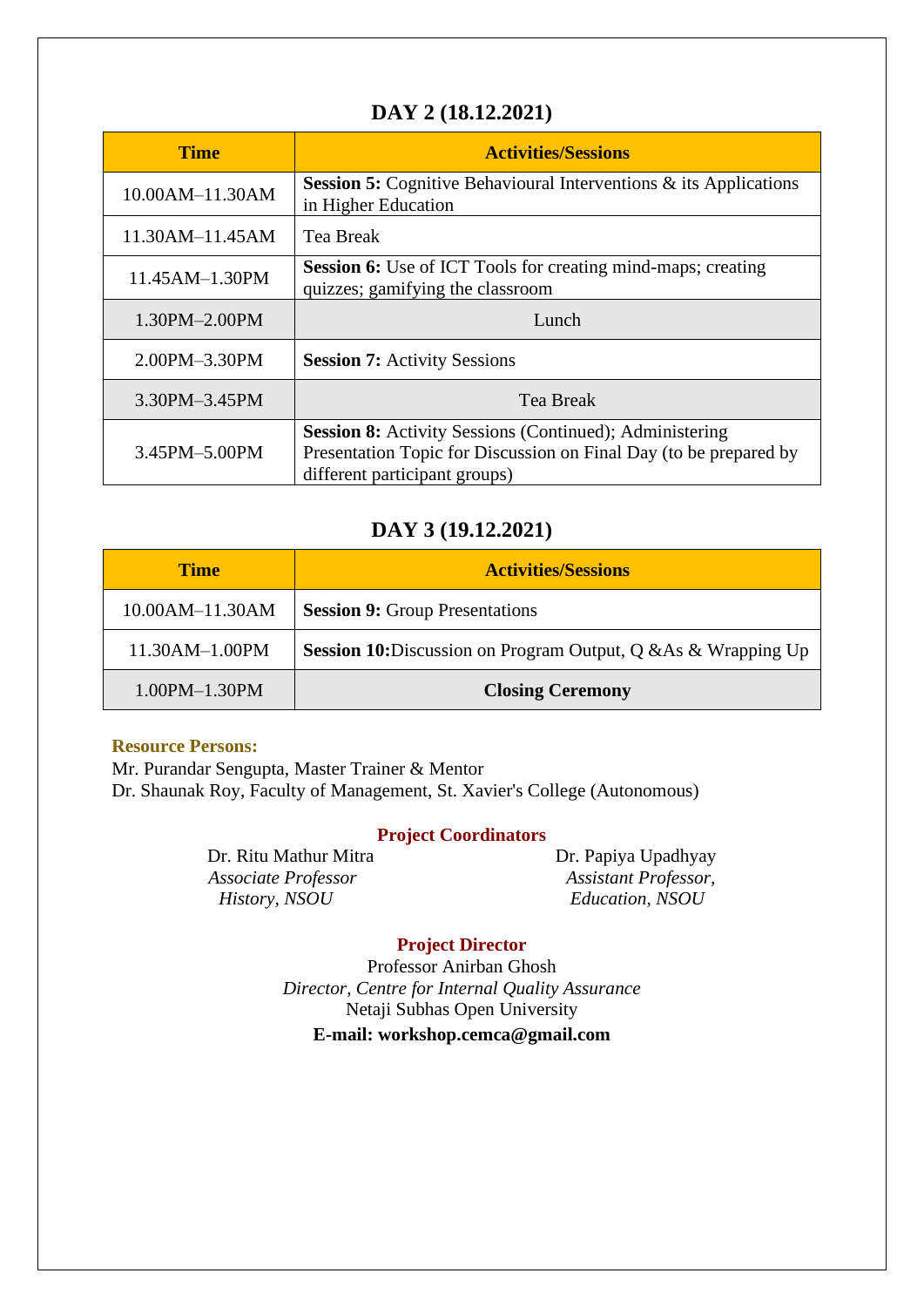# **Three-Day Workshop**

**on** 

# **Enhancing Capacity of Higher Education Teachers**

17<sup>th</sup> -19<sup>th</sup> December 2021

Venue: Durgapur Regional Centre, NSOU

# List of Participants

| <b>SI</b><br>N <sub>0</sub> | Name of the<br><b>Faculty</b>     | <b>Designat</b><br>ion | Name of<br>the<br>College/Uni<br>versity                       | Subject/<br><b>Specializ</b><br>ation | <b>Contact No.</b> | e-mail ID                           |
|-----------------------------|-----------------------------------|------------------------|----------------------------------------------------------------|---------------------------------------|--------------------|-------------------------------------|
| $\mathbf{1}$                | Dr. Sukanta<br>Das                | Asstt.<br>Prof.        | Dr.<br>Bhupendran<br>ath Dutta<br>Smiriti<br>Mahavidyal<br>aya | Geograp<br>hy                         | 7001181660         | geosukantadas@gmail<br>.com         |
| $\overline{2}$              | Dr. Indranil<br>Bhattacharje<br>e | <b>SACT</b>            | ,,                                                             | Zoology                               | 9434360579         | idzoology@gmail.com                 |
| 3                           | Dr. Chandra<br>Mohan Jana         | Asstt.<br>Prof.        | M.M.M<br>College                                               | Chemistr<br>у                         | 7384679944         | profchandramohanjana<br>@gmail.com  |
| $\overline{4}$              | Dr. Kirat Kr.<br>Ganguly          | Asstt.<br>Prof.        | ,,                                                             | Microbil<br>ogy                       | 9830213495         | kirat 82@gmail.com                  |
| 5                           | Dr.<br>Gurupada<br>Adhikary       | Asstt.<br>Prof.        | ,,                                                             | Bengali                               | 9432182051         | gurupada.adhikari2011<br>@gmail.com |
| 6                           | Dr. Prabal<br>Kr. Sinha           | Asso.<br>Prof          | Rampurhat<br>College                                           | Philosop<br>hy                        | 7908656479         | prabal123singa@gmai<br>1.com        |
| $\overline{7}$              | Prof. Asim<br>Kr. Paul            | Asso.<br>Prof          | $\pmb{\mathsf{H}}$                                             | History                               | 9434632565         | asimpauInht@gmail.c<br>om           |
| 8                           | Dr.<br>Subhathy<br>Sarkar         | Asstt.<br>Prof.        | <b>B.B.College</b>                                             | Mathema<br>tics                       | 7894320997         | sarkar.ism@gmail.co<br>m            |
| 9                           | Dr. Snigdha<br>Roy                | Asstt.<br>Prof.        | ,,                                                             | Chemistr<br>V                         | 9775551319         | snigdhabbc15@gmail.<br>com          |
| 10                          | Dr.<br>Chanchal<br>Kr. Biswas     | Asso.<br>Prof          | ,,                                                             |                                       | 8617591260         | ckbbot@gmail.com                    |
| 11                          | Milan Kr.<br>Jana                 | R.Schola<br>r          | University<br>of Burdwan                                       | Educatio<br>$\mathbf n$               | 7509488099         | milankumarjn45@gma<br>il.com        |
| 12                          | Sk. Moinul<br>Hoque               | Asstt.<br>Prof.        | Sonamukhi<br>College                                           | Bengali                               | 8637893080         | nsousonamukhicol@g<br>mail.com      |
| 13                          | Puja Patra                        | G.Lectur<br>er         | Desapran<br>Col of<br>Teachers<br>Edu                          | <b>B.Ed</b>                           | 7908372480         | pujapatra0804@gmail.<br>com         |
| 14                          | Dr. Asit<br>Nandy                 | G.Lectur<br>er         | Raja Paary<br>Mohan                                            | Zoology                               | 9433029682         | drasitnbhattacharya@g<br>mail.com   |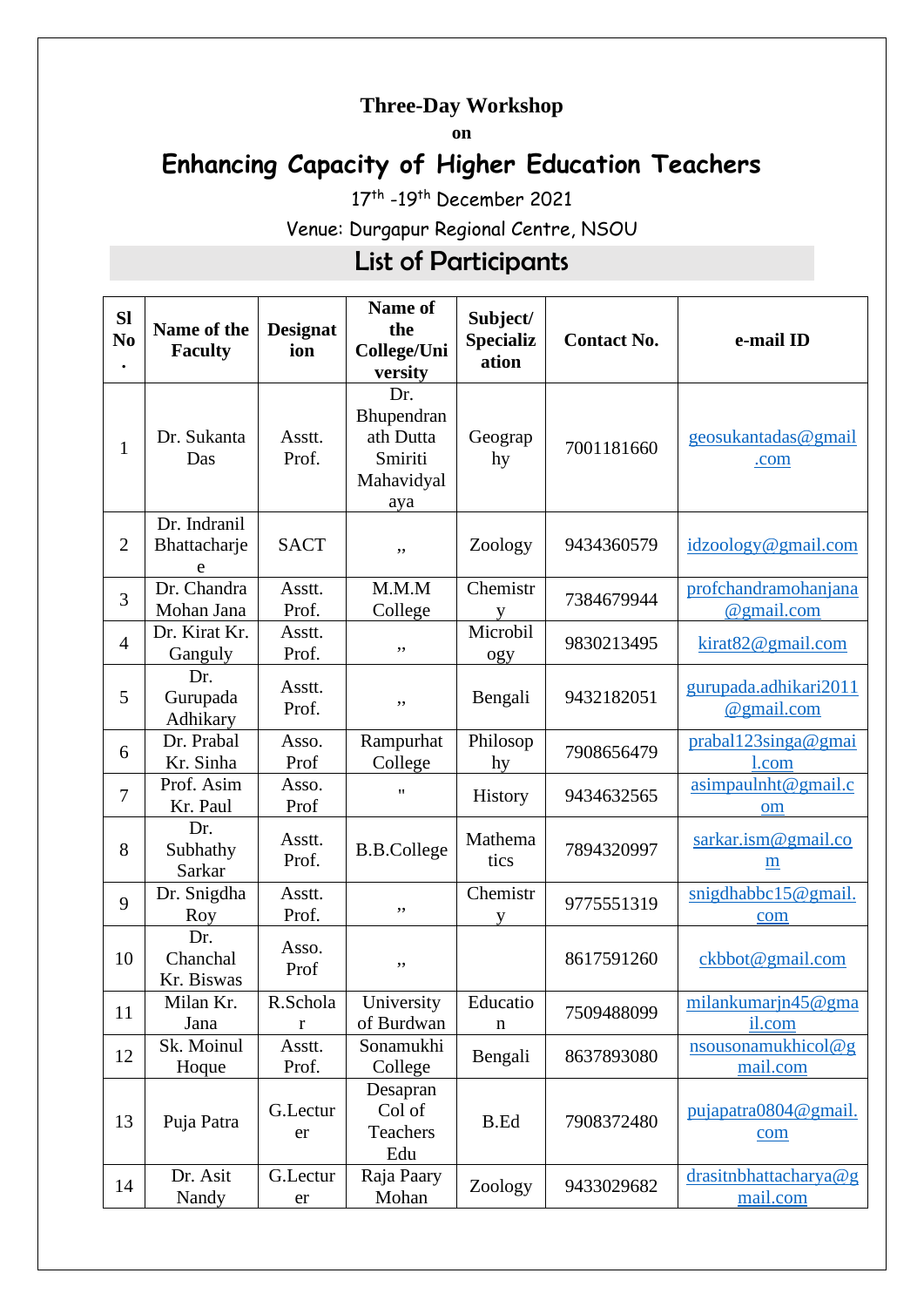|    | <b>Bhattacharta</b>        |                                                   | College                                      |                 |            |                                            |
|----|----------------------------|---------------------------------------------------|----------------------------------------------|-----------------|------------|--------------------------------------------|
| 15 | Prakas Patra               | Asstt.<br>Prof.                                   | Rampurhat<br>Teachers<br>Training<br>College | Educatio<br>n   | 7980565238 | Patraalpana2016@gm<br>ail.com              |
| 16 | Dr.<br>Subhankar<br>Ghosh  | Asstt.<br>Prof.                                   | University<br>of Burdwan                     | Educatio<br>n   | 9432436526 | sghosh.edu.vb@gmail.<br>com                |
| 17 | Goutam Kar                 | Asstt.<br>Prof.                                   | <b>Barjora</b><br>College                    | Bengali         | 6294059792 | kargoutam75@gmail.c<br>om                  |
| 18 | Najmatunne<br>ssa Khatun   | R.Schola<br>r                                     | University<br>of Kalyani                     | Educatio<br>n   | 9064575148 | najmatunnessakhatun<br>@gmail.com          |
| 19 | Sayani<br>Sinha            | Mphil.Sc<br>holar                                 | Kazi Nazrul<br>University                    | Educatio<br>n   | 9153265278 | sayani.evs@gmail.co<br>m                   |
| 20 | <b>Beauty</b><br>Sarkar    | Mphil.Sc<br>holar                                 | ,,                                           | Educatio<br>n   | 8260048136 | beautyknu12@gamil.c<br>om                  |
| 21 | Dr. Saroj<br>Mondal        | Librarian                                         | Jamini Roy<br>College                        | Librarian       | 7063021047 | sarojmondalsm@gmai<br>l.com                |
| 22 | Lakshmi<br>Kanta Singh     | Asstt.<br>Prof.                                   | Saldia<br>College                            | Sanskrit        | 9635537207 | chiniminisingh@gmail<br>.com               |
| 23 | Dr. Binay<br><b>Barman</b> | Asstt.<br>Prof.                                   | $^{\dagger}$                                 | History         | 9475836546 | binaybarman123@gm<br>ail.com               |
| 24 | Dr.Nirmal<br>Kr. Datta     | Asstt.<br>Prof.                                   | Suri<br>Vidyasagar<br>College                | Physics         | 8918498446 | nkdatta1979@gmail.c<br>om                  |
| 25 | Dr. Hemanta<br>Saha        | Asstt.<br>Prof.                                   | $^{\prime\prime}$                            | <b>Botany</b>   | 7001451410 | hemantasaha $2010@g$<br>mail.com           |
| 26 | Rabindranat<br>h Kundu     | Acad.<br>Counsell<br><b>or</b>                    | Durgapur<br>Govt.<br>College                 | English         | 9832116038 | Rabindrnathkundy408<br>@gmail.com          |
| 27 | Santimoy<br>Nandi          | $\boldsymbol{\varsigma}$ $\boldsymbol{\varsigma}$ | $\pmb{\mathsf{H}}$                           | History         | 9832249835 |                                            |
| 28 | Jagabandhu<br>Das          | $\epsilon$                                        | $\pmb{\mathsf{H}}$                           | 66              | 8250691877 | Jagabandhudas925@g<br>mail.com             |
| 29 | Dr.Anupam<br>Garai         | Asst.<br>Prof                                     | Memari<br>College                            | Mathema<br>tics | 9474549950 | garaianupam@gmail.c<br>om                  |
| 30 | Biswajit<br>Hazra          | $\zeta$ $\zeta$                                   | $\pmb{\mathsf{H}}$                           | Philosop<br>hy  | 9474178679 | biswajithazraphil@gm<br>ail.com            |
| 31 | Nirmal Kr.<br>Mondal       | $\zeta$ $\zeta$                                   | $\pmb{\mathsf{H}}$                           | Educatio<br>n   | 9609656878 |                                            |
| 32 | Arunmay<br>Baidya          | Asstt.<br>Prof.                                   | Mankar<br>College                            | Physics         | 7699616757 | $\frac{\text{arunmay01}}{m}$ gmail.co<br>m |
| 33 | Arpita<br>Mukherjee        | Asstt.<br>Prof.                                   | Mankar<br>Inst. Of Edu<br>& Resh             | Educatio<br>n   | 9434340334 | Chatterjeearpita $2@g$<br>mail.com         |
| 34 | Anirban<br>Ghosh           | Asstt.<br>Prof.                                   | <b>B.Ed</b><br>College                       | Educatio<br>n   | 9647576904 | Agchem69@gmail.co<br>m                     |
| 35 | Biswarup<br>De             | <b>SACT</b>                                       | <b>Bankura</b><br>Christian<br>College       | Bengali         | 9609365662 | biswarup $de25@$ gmail.<br>com             |